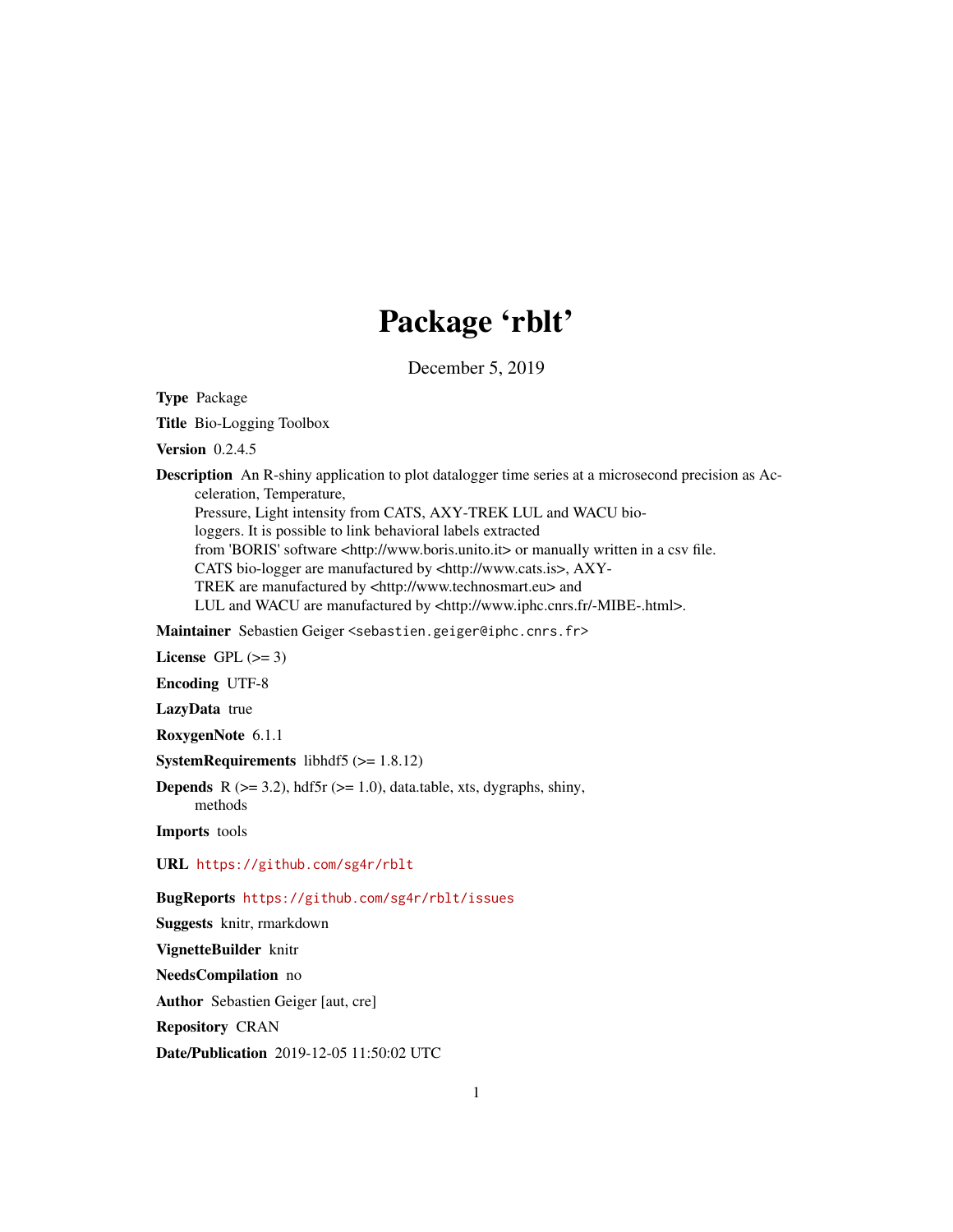## <span id="page-1-0"></span>R topics documented:

|       | $\overline{\phantom{a}}$  |
|-------|---------------------------|
|       |                           |
|       | $\overline{4}$            |
|       | $\overline{4}$            |
|       | 5                         |
|       | 5                         |
|       | 5                         |
|       | 6                         |
|       | 6                         |
|       | $\overline{7}$            |
|       | $\overline{7}$            |
|       | $\overline{7}$            |
|       | $\overline{\mathbf{8}}$   |
|       | $\overline{\phantom{0}}8$ |
|       | 9                         |
|       | 9                         |
|       |                           |
|       |                           |
|       |                           |
|       |                           |
|       |                           |
| Index | 12                        |

axytrek2h5 *A axytrek2h5 function for convert csv file to h5 file*

#### Description

A axytrek2h5 function for convert csv file to h5 file

#### Usage

```
axytrek2h5(filecsv = "", accres = 25, fileh5 = "")
```

| filecsy | A input axytrek csy file.              |
|---------|----------------------------------------|
| accres  | input number of data rate in 1 seconde |
| fileh5  | A output h5 data file.                 |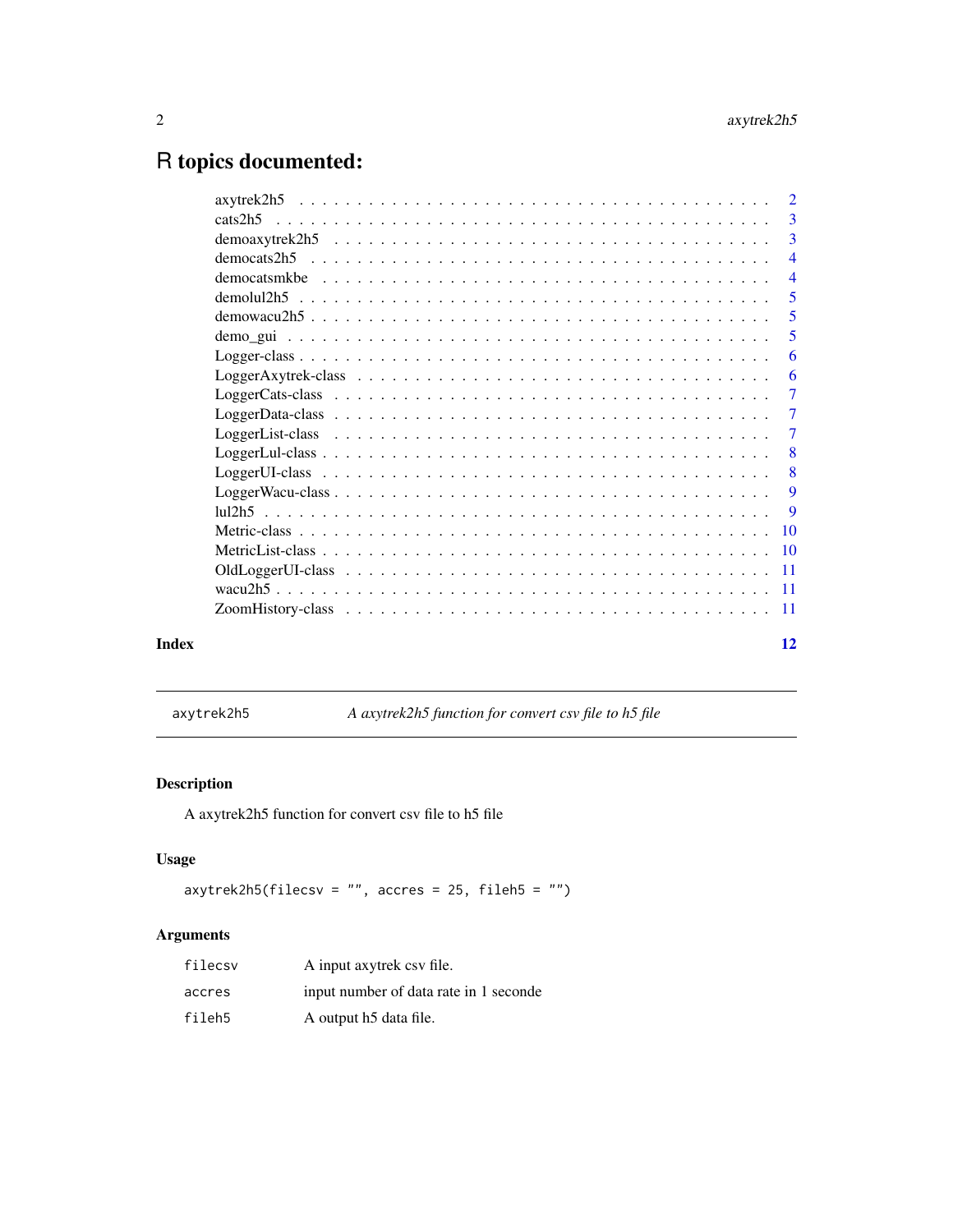<span id="page-2-0"></span>

A cats2h5 function for convert csv file to h5 file

#### Usage

```
\text{cats2h5(filecsv} = "", \text{ acres} = 50, \text{fileh5} = "")
```
#### Arguments

| filecsy | A input cats csv file. |
|---------|------------------------|
| accres  | input resolution       |
| fileh5  | A output h5 data file. |

| demoaxytrek2h5 | A demoaxytrek2h5 function build demo cats h5 file |  |
|----------------|---------------------------------------------------|--|
|                |                                                   |  |

### Description

A demoaxytrek2h5 function build demo cats h5 file

#### Usage

```
demoaxytrek2h5(fileh5 = "", nbrow = 10000)
```

| fileh5 | input data H5 file |
|--------|--------------------|
| nbrow  | number of row      |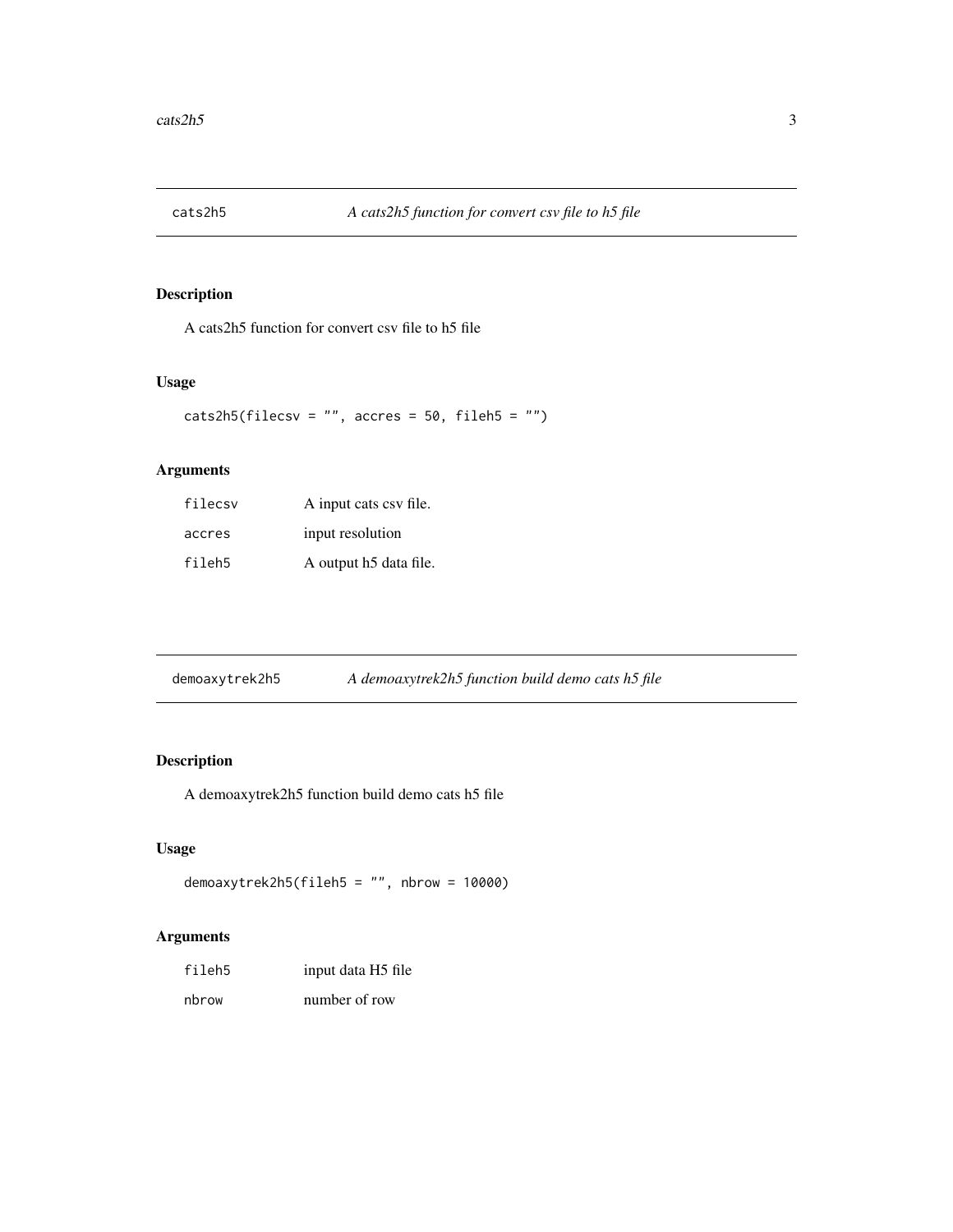<span id="page-3-0"></span>

A democats2h5 function build demo cats h5 file

#### Usage

democats2h5(fileh5 =  $"$ , nbrow = 10000)

#### Arguments

| fileh5 | imput data h5 file |
|--------|--------------------|
| nbrow  | number of row      |

#### Description

A democatsmkbe function for generate ramdom data

#### Usage

```
democatsmkbe(fbe = "", nbrow = 10, nbseq = 2)
```

| fbe   | A outout be csy file.                  |
|-------|----------------------------------------|
| nbrow | input number of data rate in 1 seconde |
| nbseg | input sequence lenght                  |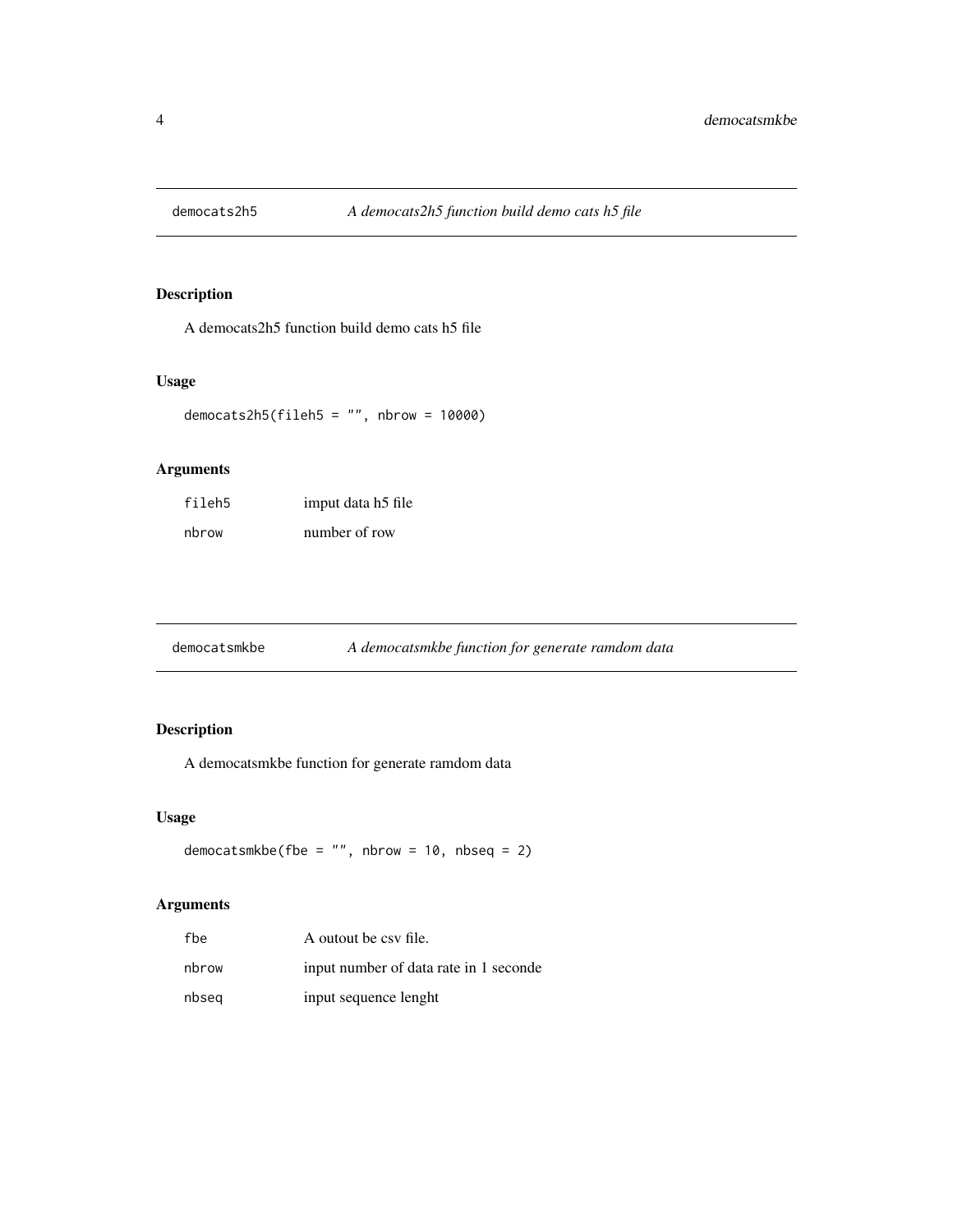<span id="page-4-0"></span>

A demolul2h5 function build demo lul h5 file

#### Usage

```
demolul2h5(fileh5 = "", nbrow = 10000)
```
#### Arguments

fileh5 A h5 data file. nbrow number of row

demowacu2h5 *A demowacu2h5 function build demo cats h5 file*

#### Description

A demowacu2h5 function build demo cats h5 file

#### Usage

```
demowacu2h5(fileh5 = ", nbrow = 10000)
```
#### Arguments

| fileh5 | A h5 data file. |
|--------|-----------------|
| nbrow  | number of row   |

| demo_gui | A demow_gui function for lunch a R-shiny application to plot datalog- |
|----------|-----------------------------------------------------------------------|
|          | ger view                                                              |

#### Description

A demow\_gui function for lunch a R-shiny application to plot datalogger view

#### Usage

demo\_gui()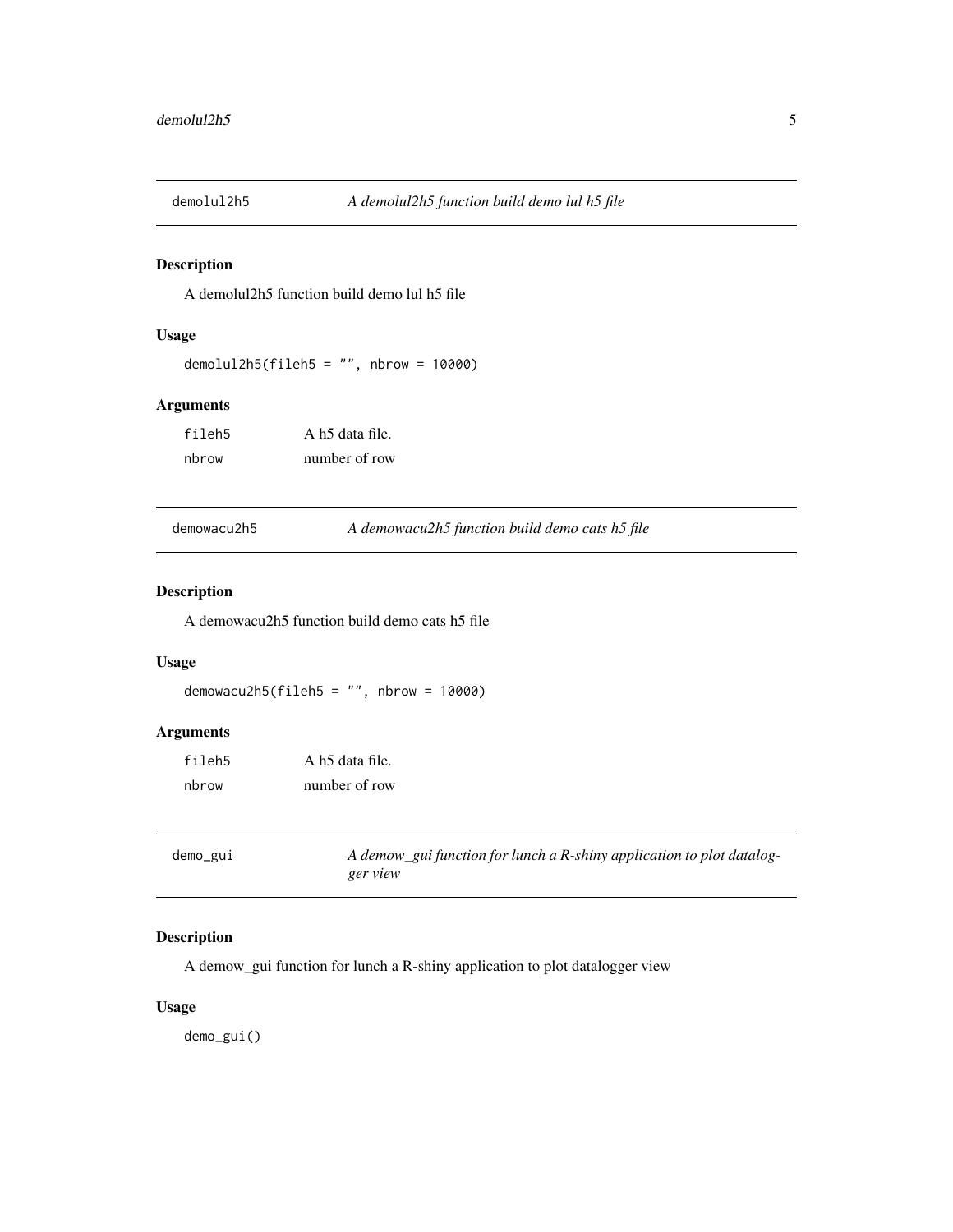<span id="page-5-0"></span>

A Logger reference class

#### Fields

name logger display name fileh5 h5 data file name filebehavior behavior file name besep behavior field separator character besaturation the 'saturation' value from 0 to 1 uizoomstart uizoomstart default value uizoomend uizoomend default value

#### Methods

behaviorinit(besep, besaturation) init behavior list event draw() draw the objec value Return Value: returns a String object representing the value h5init() verify if h5 is correct version initmetriclst() set metric list for this logger class setextmatrix(m) set external matrix

#### Author(s)

sebastien geiger

LoggerAxytrek-class *A LoggerAxytrek reference class*

#### Description

A LoggerAxytrek reference class

#### Methods

draw() draw the objec value Return Value: returns a String object representing the value h5init() verify if h5 is correct version initmetriclst() set metric list for this logger class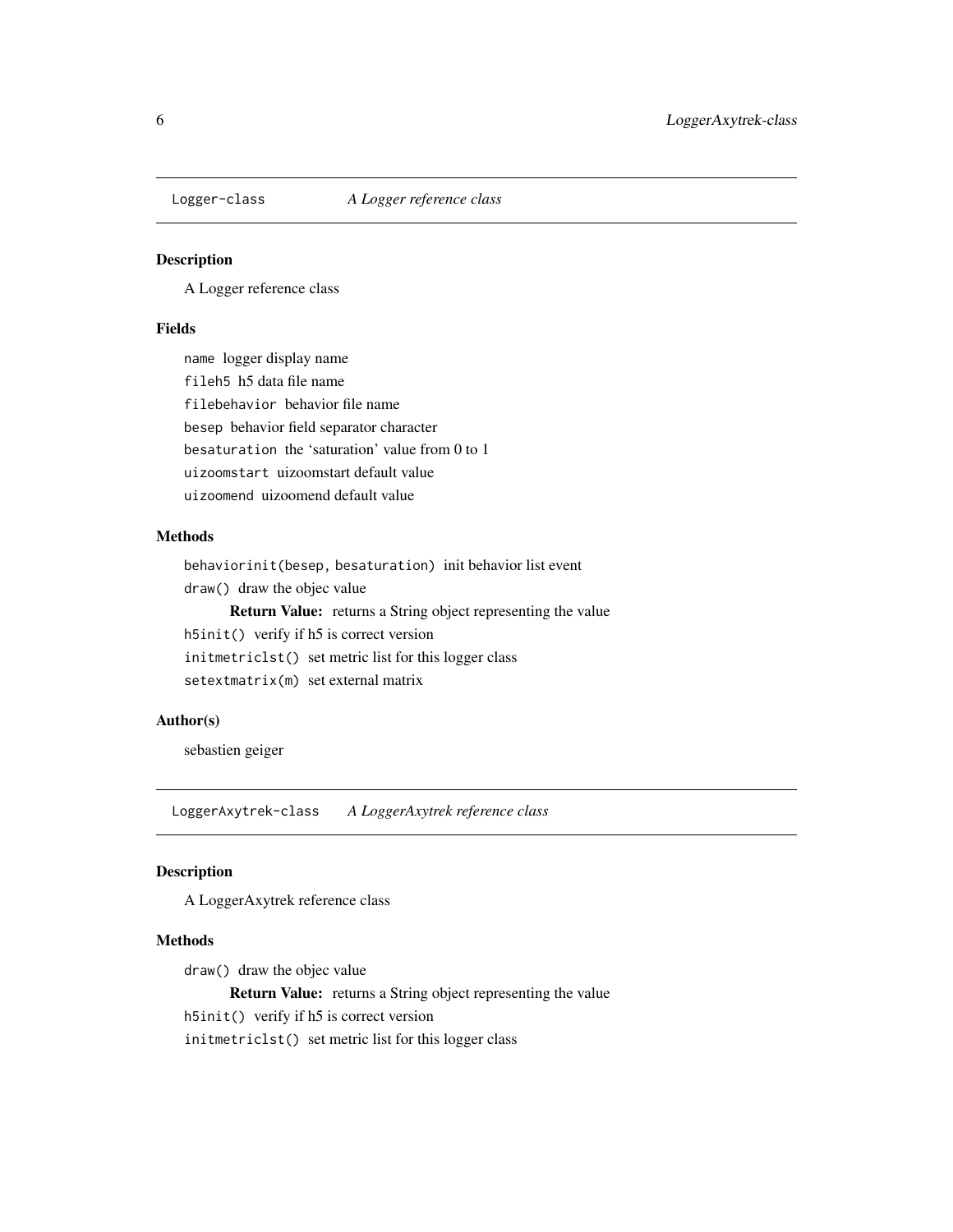<span id="page-6-0"></span>LoggerCats-class *A LoggerCats reference class*

#### Description

A LoggerCats reference class

#### Methods

draw() draw the objec value

Return Value: returns a String object representing the value

h5init() verify if h5 is correct version

initmetriclst() set metric list for this logger class

LoggerData-class *A LoggerData reference class*

#### Description

A LoggerData reference class

#### Methods

draw() draw the objec value Return Value: returns a String object representing the value h5init() verify if h5 is correct version initmetriclst() set metric list for this logger class

LoggerList-class *A LoggerList reference class*

#### Description

A LoggerList reference class

#### Methods

add(node) add new node in the list.

draw() draw the objec value

Return Value: returns a list of String object representing the value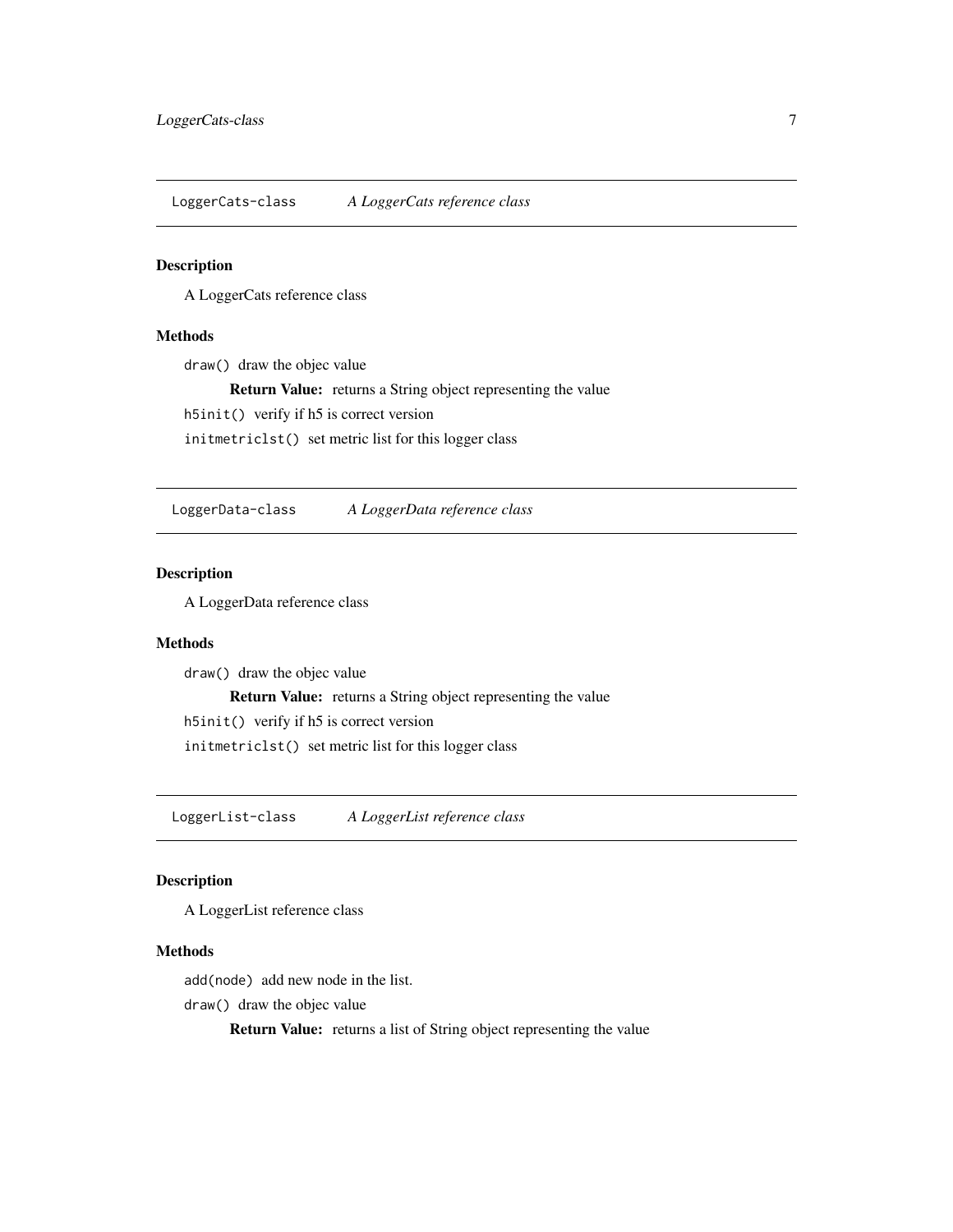<span id="page-7-0"></span>LoggerLul-class *A LoggerLul reference class*

#### Description

A LoggerLul reference class

#### Methods

draw() draw the objec value

Return Value: returns a String object representing the value

h5init() verify if h5 is correct version

initmetriclst() set metric list for this logger class

LoggerUI-class *A LoggerUI reference class*

#### Description

A LoggerUI reference class

#### Fields

loglst list of logger class

id id of curent loger view

ldatestart curent start date

nbrow courent row number

zoomhistory history storage

#### Methods

gui() plot logger list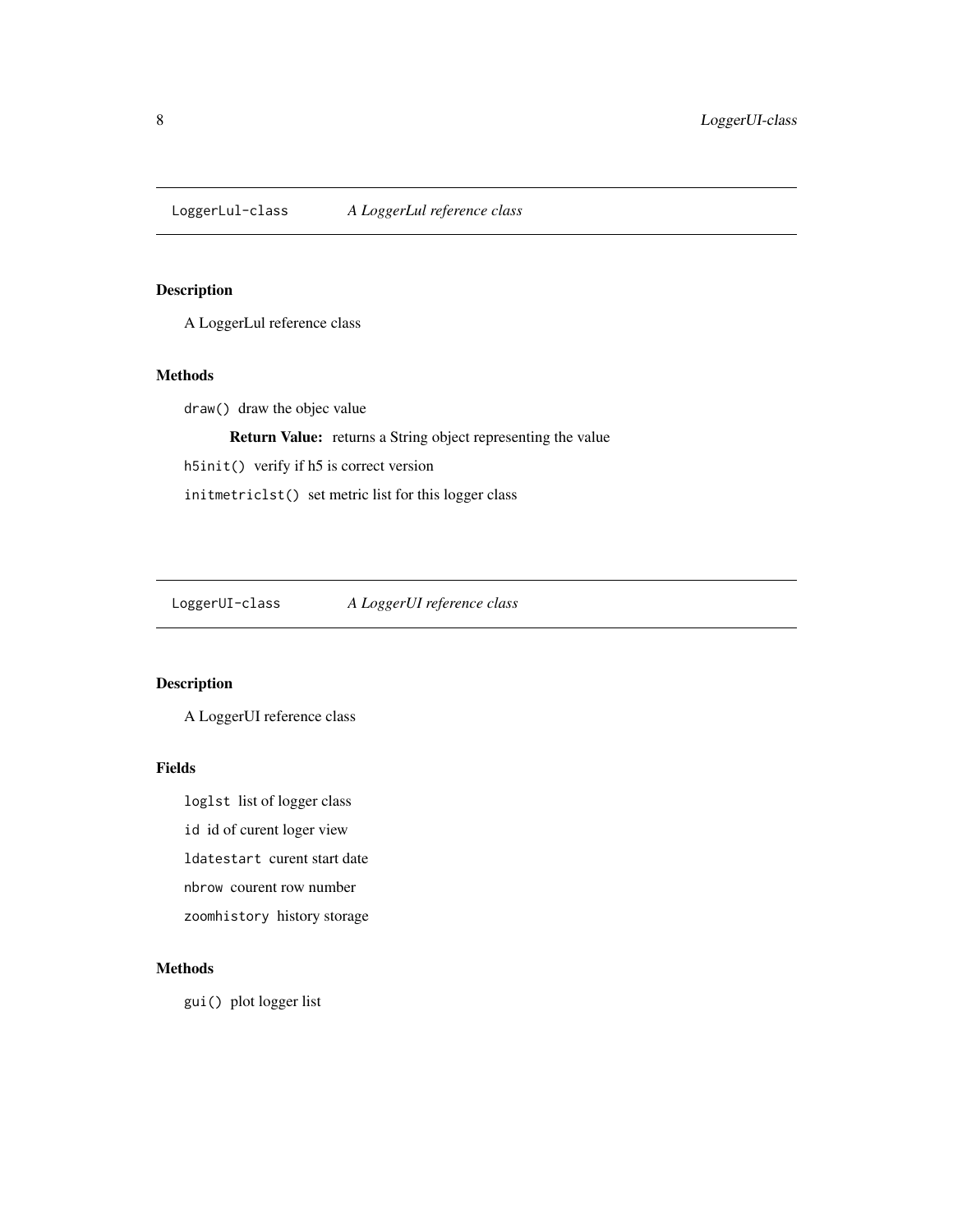<span id="page-8-0"></span>LoggerWacu-class *A LoggerWacu reference class*

#### Description

A LoggerWacu reference class

#### Methods

draw() draw the objec value

Return Value: returns a String object representing the value

h5init() verify if h5 is correct version

initmetriclst() set metric list for this logger class

#### Description

A lul2h5 function for concert lul csv file to h5 file

#### Usage

```
lul2h5(filecsv = "", fileh5 = "", sep = "\t")
```

| filecsy | A input LUL csv file.                |
|---------|--------------------------------------|
| fileh5  | A output h5 data file.               |
| sep     | input the field separator character. |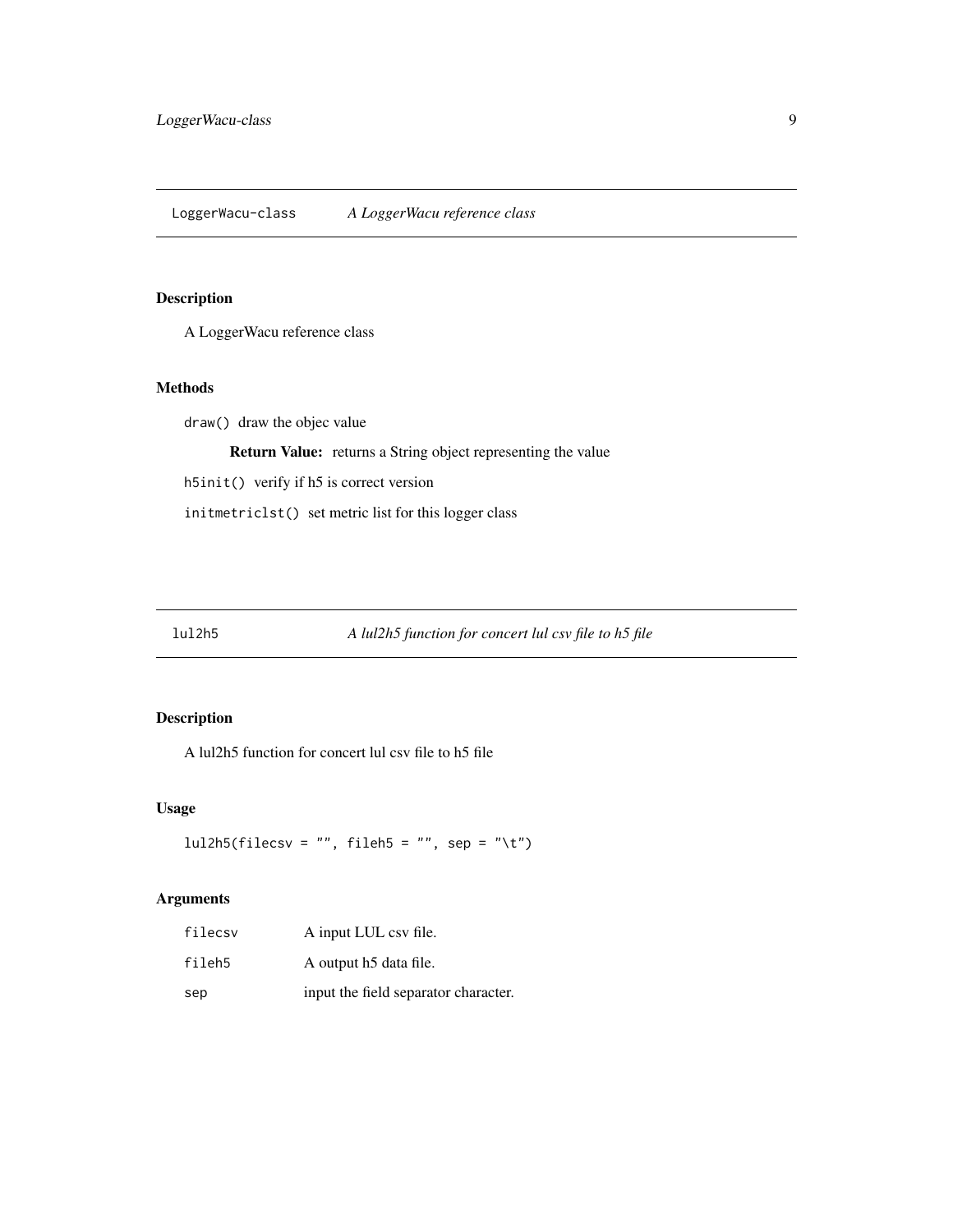<span id="page-9-0"></span>

Metric reference class

#### Fields

name title metric in chart colid start column id connb number of column for this metric

#### **Methods**

draw() draw the objec value Return Value: returns a String object representing the value getmatrix(id) get matrix of elements

MetricList-class *MetricList reference class*

#### Description

MetricList reference class

#### Methods

- add(node) add new node in the list.
- draw() draw the objec value

Return Value: returns a list of String object representing the value

get() get all node from the list.

Return Value: returns a list of node

getat(id) return element at id index.

Return Value: returns the node @ id

- getcolactive() get matrix col enable
- getcolnames() get matrix col name
- getmatrix() get matrix of elements
- getsize() return lenght of element.

Return Value: returns a non-negativ numeric

slctset(v) enable or disable metric view

#### Parameters:

• v True or False vector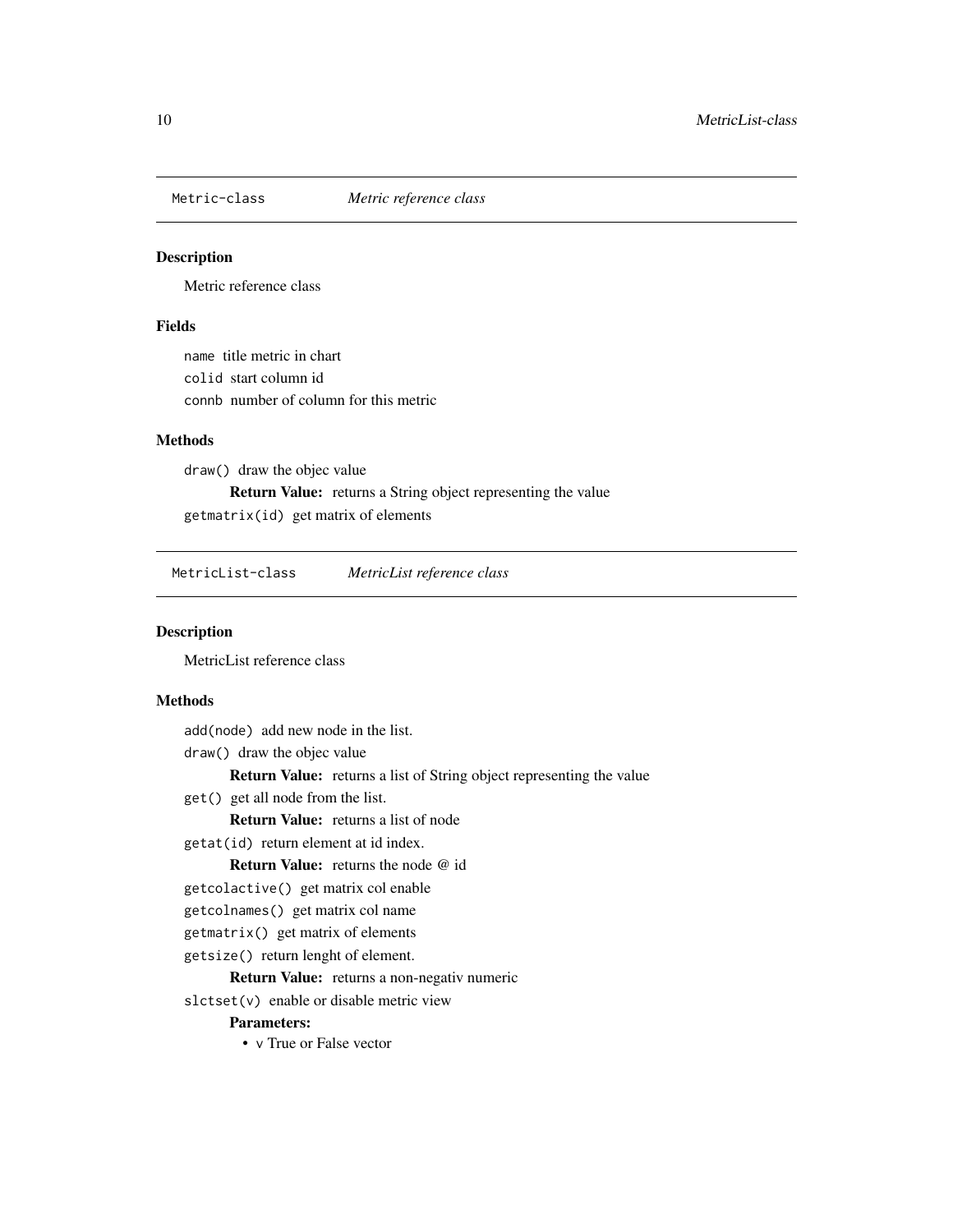<span id="page-10-0"></span>OldLoggerUI-class *A OldLoggerUI reference class*

#### Description

A OldLoggerUI reference class

wacu2h5 *A wacu2h5 function for concert wacu csv file to h5 file*

#### Description

A wacu2h5 function for concert wacu csv file to h5 file

#### Usage

```
wacu2h5(filecsv = "", fileh5 = "", rtctick = 1, accres = 50,
 datestartstring = "")
```
#### Arguments

| filecsv         | A input WACU csv file. |
|-----------------|------------------------|
| fileh5          | A output h5 data file. |
| rtctick         | tpl frequence          |
| accres          | acc frequence          |
| datestartstring |                        |
|                 | A Date string in GMT   |

ZoomHistory-class *A ZoomHistory reference class*

#### Description

A ZoomHistory reference class

#### Methods

draw() draw the objec value

Return Value: returns a matrix of value

pop() pop one history position

push(s, e) push new history position in array.